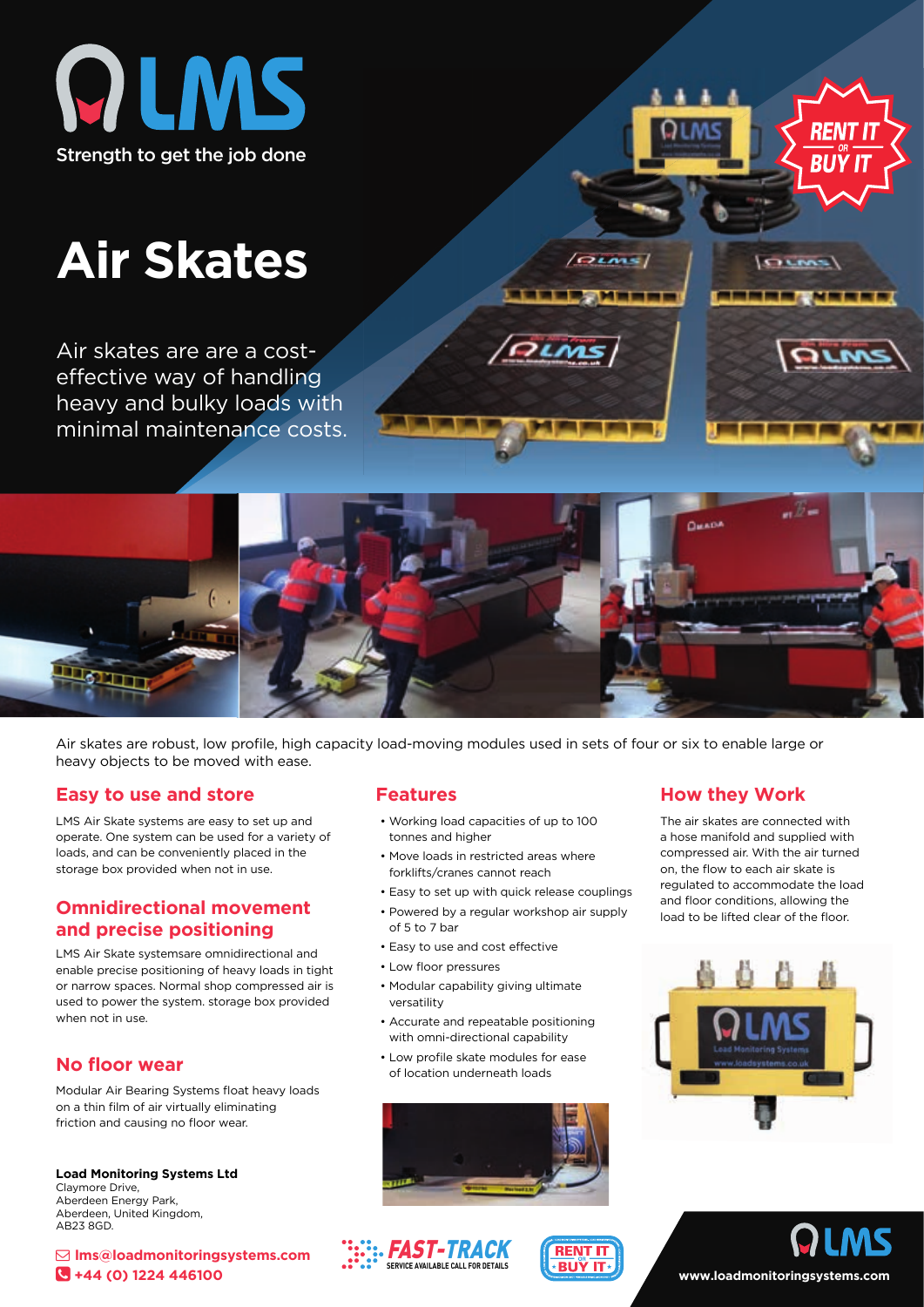

## **Modular Air Bearing System (MLS)**

#### **TECHNICAL INFORMATION for a 4-module system**

| Type 1              | Capacity per set of 4 <sup>2</sup> |        | Air consumption <sup>3</sup> |             | A    | B                  | c  | D   | $E^5$          |
|---------------------|------------------------------------|--------|------------------------------|-------------|------|--------------------|----|-----|----------------|
|                     | kg                                 | lbs    | Nl/min                       | <b>SCFM</b> | mm   | mm                 | mm | in  | in             |
| <b>MLS 412X-S-A</b> | 7000                               | 15400  | 1120                         | 39          | 304  | 31/51 <sup>4</sup> | 15 | 1/2 |                |
| <b>MLS 415X-S-A</b> | 10000                              | 22000  | 2200                         | 77          | 380  | 31/51 <sup>4</sup> | 20 | 1/2 |                |
| <b>MLS 418X-S-A</b> | 11200                              | 24200  | 2600                         | 92          | 457  | 58                 | 20 | 3/4 |                |
| <b>MLS 421X-S-A</b> | 14000                              | 31000  | 3000                         | 106         | 534  | 58                 | 25 | 3/4 |                |
| <b>MLS 427X-S-A</b> | 24000                              | 53000  | 3400                         | 120         | 684  | 65                 | 35 | 3/4 | 11/2           |
| MLS 436X-S-A        | 44000                              | 97000  | 4000                         | 141         | 914  | 71                 | 50 | 3/4 | 11/2           |
| <b>MLS 418X-H-A</b> | 20000                              | 44000  | 4600                         | 162         | 457  | 58                 | 20 | 3/4 |                |
| <b>MLS 421X-H-A</b> | 28000                              | 62000  | 5200                         | 184         | 534  | 58                 | 25 | 3/4 | 11/2           |
| <b>MLS 427X-H-A</b> | 48000                              | 106000 | 6000                         | 212         | 684  | 65                 | 35 | 3/4 | 11/2           |
| <b>MLS 436X-H-A</b> | 80000                              | 176000 | 7000                         | 247         | 914  | 71                 | 50 |     | 11/2           |
| <b>MLS 442X-H-A</b> | 120000                             | 265000 | 7500                         | 262         | 1070 | 71                 | 65 |     | $\mathcal{P}$  |
| <b>MLS 448X-H-A</b> | 160000                             | 353000 | 8000                         | 282         | 1220 | 71                 | 75 |     | $\overline{2}$ |
| <b>MLS 460X-H-A</b> | 240000                             | 528000 | 11000                        | 388         | 1505 | 71                 | 75 |     | 2              |

1) A' refers to standard plastic support bars under the control unit. Other features are available under 'Options' below.

2) The modules must be placed under the load so that each one sees no more than one quarter of the full system capacity.

3) These figures refer to good floor conditions, i.e. power-trowelled andsealed concrete surfaces.

4) Cast aluminium/Extruded aluminium construction.

5) Supply hose ID and shut-off-valve thread size.

#### **The Modular Air Bearing System includes:**

- 4 air bearing modules
- 4 interconnection hoses with quick release couplings
- Control unit equipped with pressure regulator and gauge for each module, supply pressure gauge and plastic support bars
- 30 m supply hose including shut-off valve
- Storage box, operating instructions

#### **Optional:**

- Control unit equipped with ball casters (B), assembly brackets (C) or swivel wheels (D)
- 8 m or 10 m interconnection hose
- 50 m supply hose including shut-off valve
- Outlets for air jacks and external drive units